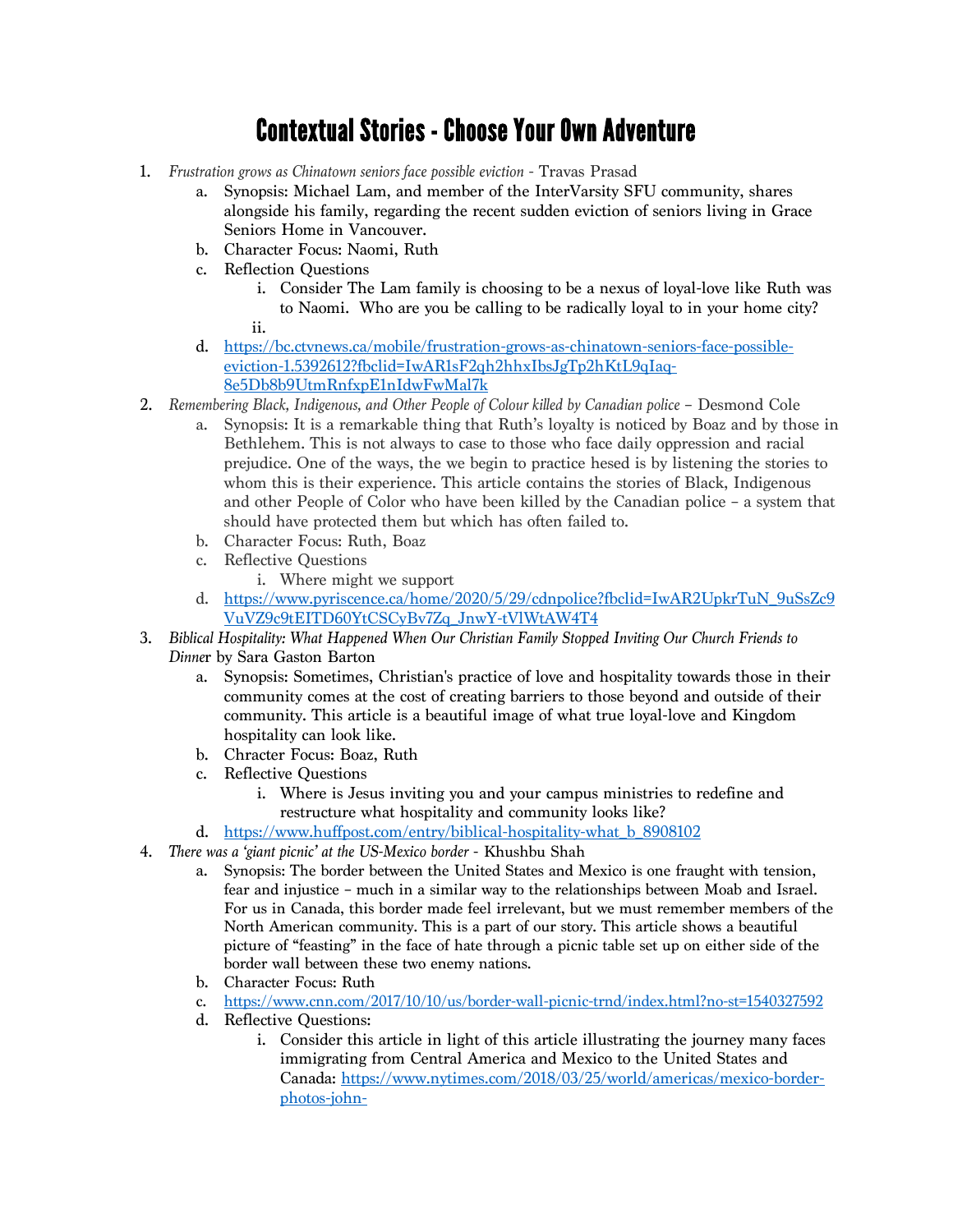## moore.html?fbclid=IwAR0JxX\_NcjgyRefCxkw\_hh7qUXETnwTzLDM9UM39Za q-JRsWcQmOxhtzgmU

- 5. *Honouring the Lives of Women Who Refuse to Be Scrubbed Away –* Sarah Shin
	- a. Synopsis: Sarah Shin, author of Beyond Colorblind, reflects on the recent shootings in Atlanta in light of the story of Ruth, Tamar and Rahab.
	- b. Character Focus: Ruth
	- c. https://www.missioalliance.org/honoring-the-lives-of-women-who-refuse-to-be-scrubbedaway/
	- d. Reflective Questions:
		- i.
- 6. *Stories Give Insight into the Refugee Experience*  Barb Draper
	- a. Synopsis: This book review of George Melynk's and Cristina's Parkerv's 'Finding Refugee in Canada: Narratives of Dislocation' provides a brief introduction towards the experience of refugees in Canada. Canada often has promoted itself as a champion of refugee policy and care, however as Barb Draper puts it "the record has significant blemishes." Consider this as you read this review.
	- b. Focus: Ruth, Naomi
	- c. https://canadianmennonite.org/stories/stories-give-insight-refugee-experience
	- d. Reflective Questions
		- i. Consider how you and your community could learn more about the experience of refugees in your city and on your campus. Take time to look into organizations like WUSK (World University Service of Canda) and Journey Home, who actively advocate and care for students in Canada.
- 7. I am Not Your Clansman Othniel Spence
	- a. Synopsis: Racial injustice often hides within ordinary places around us that we simple take as the norm. Like the name of a sports team. Othniel Spence recounts his experiences of racism and racial prejudice at Simon Fraser University. Take notice of how Spence's faith and relationship with Jesus has spurred him on to share his storry.
	- b. Focus: Ruth, Boaz
	- c. https://www.theparkjournal.com/previous-features/i-am-not-your-clansman
	- d. Reflective Questions
		- i.

## **Optional Afternoon or Post-RuthCon viewing:**

Link: Borders and Belonging: A Conversation with Pádraig Ó Tuama